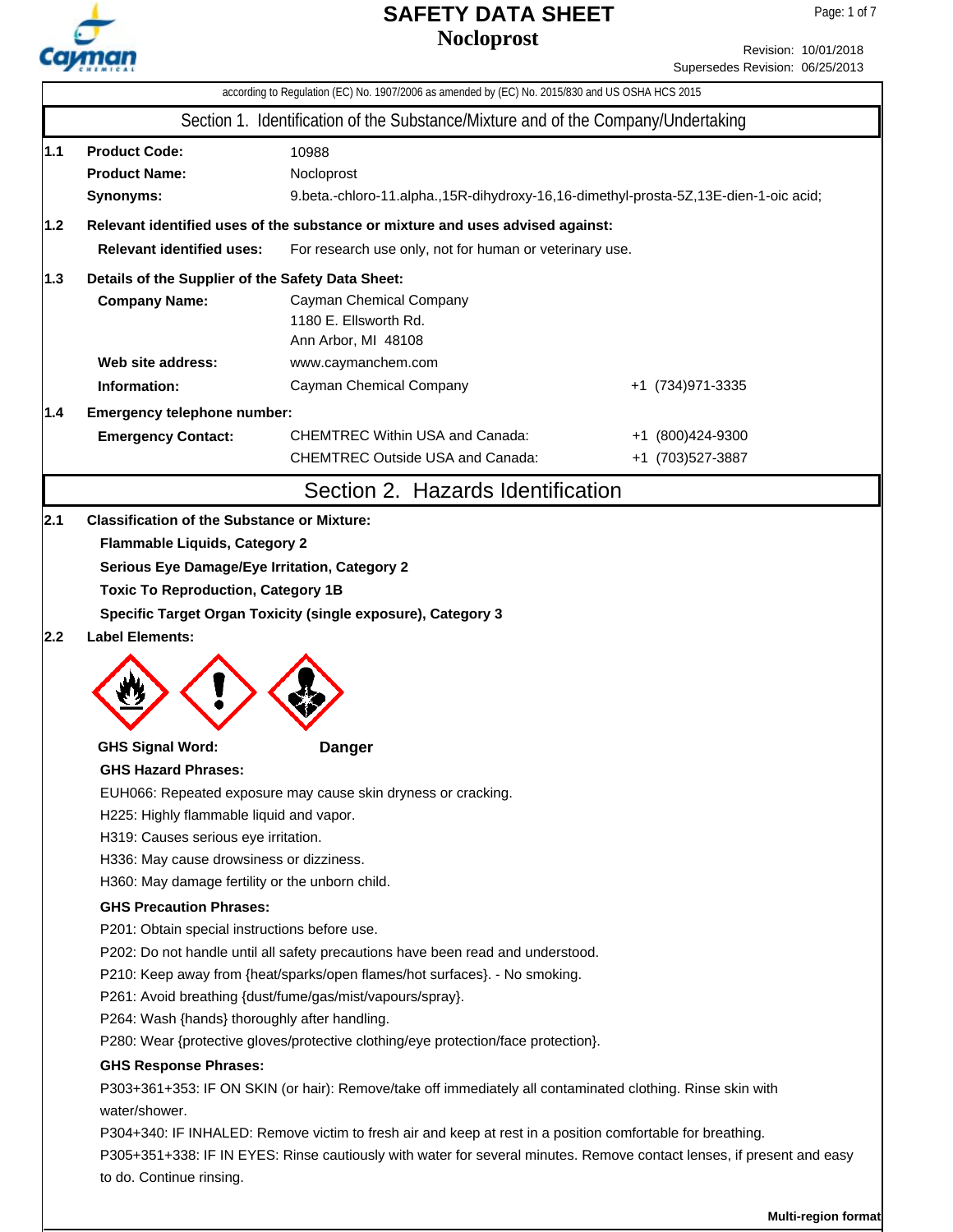Revision: 10/01/2018 Supersedes Revision: 06/25/2013

P308+313: IF exposed or concerned: Get medical attention/advice. P312: Call a POISON CENTER or doctor/physician if you feel unwell.

P337+313: If eye irritation persists, get medical advice/attention.

#### **GHS Storage and Disposal Phrases:**

Please refer to Section 7 for Storage and Section 13 for Disposal information.

**2.3** Adverse Human Health Causes serious eye irritation. **Adverse Human Health**

> Material may be irritating to the mucous membranes and upper respiratory tract. **Effects and Symptoms:**

> > May be harmful by inhalation, ingestion, or skin absorption.

May cause adverse reproductive effects in males and/or females.

May cause drowsiness or dizziness.

May cause gastrointestinal disturbances.

May cause skin or respiratory system irritation.

May damage fertility or the unborn child.

May stimulate contraction of intestinal and reproductive smooth muscle.

Repeated exposure may cause skin dryness or cracking.

This chemical has the potential to induce premature labor or abortion.

To the best of our knowledge, the toxicological properties have not been thoroughly investigated.

#### Section 3. Composition/Information on Ingredients

| CAS # /<br><b>RTECS#</b> | Hazardous Components (Chemical Name)/<br><b>REACH Registration No.</b> | <b>Concentration</b> | $EC$ No./<br><b>EC Index No.</b> | <b>GHS Classification</b>                                                           |
|--------------------------|------------------------------------------------------------------------|----------------------|----------------------------------|-------------------------------------------------------------------------------------|
| 79360-43-3<br>l NA       | Nocloprost                                                             | 1.0%                 | <b>NA</b><br><b>NA</b>           | Acute Tox.(O) 4: H302<br>Toxic Repro. 1B: H360                                      |
| 79-20-9<br>l AI9100000   | Methyl acetate<br>01-2119459211-47                                     | 99.0 %               | 201-185-2<br>607-021-00-X        | Flam. Liq. 2: H225<br>Eye Damage 2: H319<br>STOT (SE) 3: H335 H336<br><b>EUH066</b> |

#### Section 4. First Aid Measures

| <b>Description of First Aid</b> |                                                                                                                                                                                                                   |
|---------------------------------|-------------------------------------------------------------------------------------------------------------------------------------------------------------------------------------------------------------------|
| Measures:                       |                                                                                                                                                                                                                   |
| In Case of Inhalation:          | Remove to fresh air. If not breathing, give artificial respiration or give oxygen by trained personnel.<br>Get immediate medical attention.                                                                       |
| In Case of Skin Contact:        | Immediately wash skin with soap and plenty of water for at least 20 minutes. Remove contaminated<br>clothing. Get medical attention if symptoms occur. Wash clothing before reuse.                                |
| In Case of Eye Contact:         | Hold eyelids apart and flush eyes with plenty of water for at least 20 minutes. Have eyes examined<br>and tested by medical personnel.                                                                            |
| In Case of Ingestion:           | Wash out mouth with water provided person is conscious. Never give anything by mouth to an<br>unconscious person. Get medical attention. Do NOT induce vomiting unless directed to do so by<br>medical personnel. |
|                                 | <b>Important Symptoms and</b> Exposure can cause: diarrhea, dizziness, fever, flushing, headache, hypotension, nausea,                                                                                            |
| <b>Effects, Both Acute and</b>  | shivering, vomiting.                                                                                                                                                                                              |
| Delayed:                        | Exposure may cause: coughing, drowsiness, narcosis, optic nerve atrophy, chest tightness.                                                                                                                         |
|                                 |                                                                                                                                                                                                                   |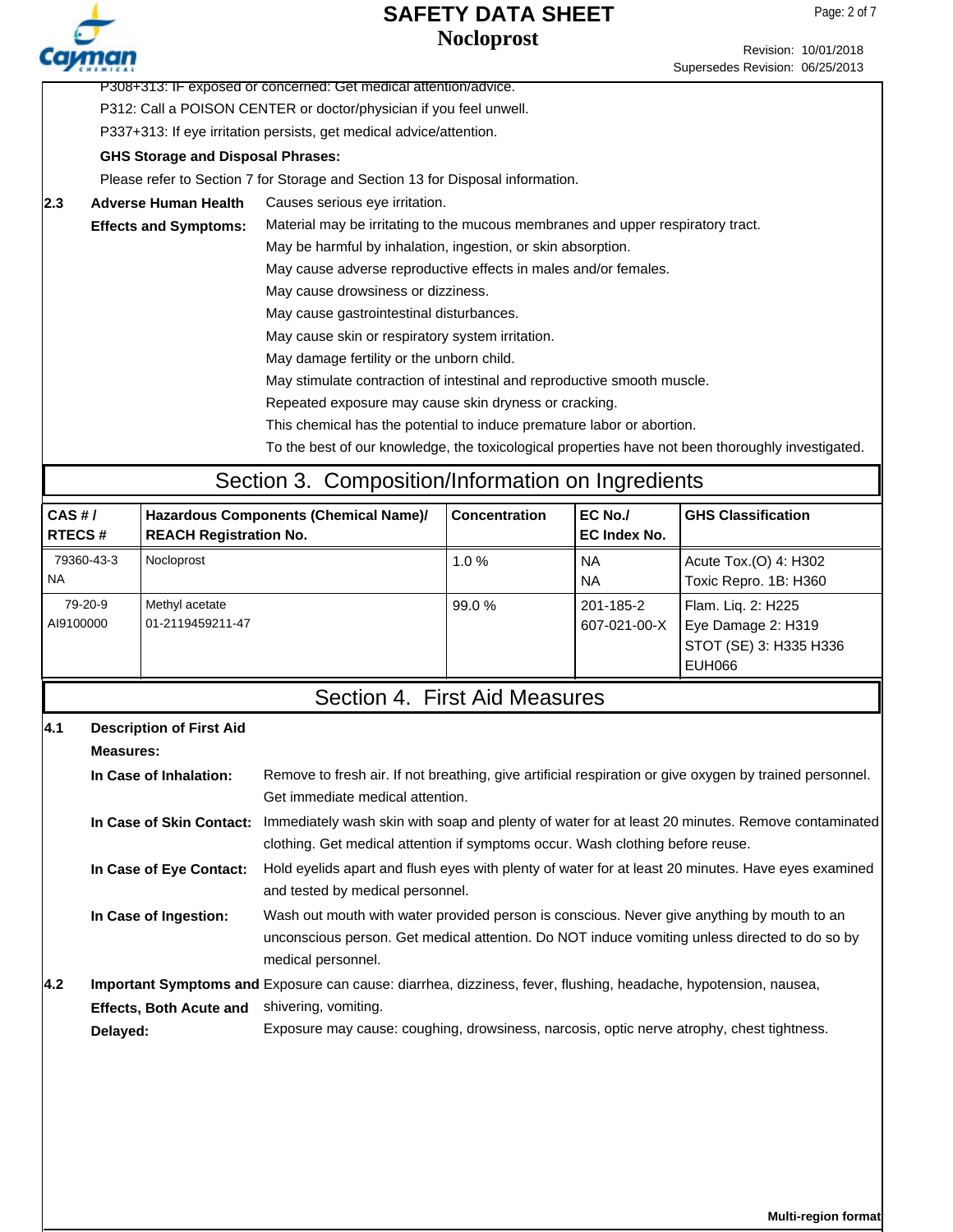# Cayman

## **Nocloprost SAFETY DATA SHEET**

Revision: 10/01/2018 Supersedes Revision: 06/25/2013

|         |                                                                           |          | Section 5. Fire Fighting Measures                                               |                                                                                                                          |                  |
|---------|---------------------------------------------------------------------------|----------|---------------------------------------------------------------------------------|--------------------------------------------------------------------------------------------------------------------------|------------------|
| 5.1     | <b>Suitable Extinguishing</b>                                             |          |                                                                                 | Use alcohol-resistant foam, carbon dioxide, water, or dry chemical spray.                                                |                  |
|         | Media:                                                                    |          | Use water spray to cool fire-exposed containers.                                |                                                                                                                          |                  |
|         | Unsuitable Extinguishing A solid water stream may be inefficient.         |          |                                                                                 |                                                                                                                          |                  |
|         | Media:                                                                    |          |                                                                                 |                                                                                                                          |                  |
| 5.2     |                                                                           |          |                                                                                 | Flammable Properties andCan release vapors that form explosive mixtures at temperatures at or above the flash point.     |                  |
|         | Hazards:                                                                  |          | Container explosion may occur under fire conditions.                            |                                                                                                                          |                  |
|         |                                                                           |          | Emits toxic fumes under fire conditions.                                        |                                                                                                                          |                  |
|         |                                                                           |          | Sensitive to static discharge.                                                  |                                                                                                                          |                  |
|         |                                                                           |          | Vapors can travel to a source of ignition and flash back.<br>No data available. |                                                                                                                          |                  |
|         | Flash Pt:                                                                 |          |                                                                                 |                                                                                                                          |                  |
|         |                                                                           |          | -10.00 C Method Used: Closed Cup<br>LEL: 3.1%<br>at 25.0 C                      | UEL: 16.0%<br>at 25.0 C                                                                                                  |                  |
|         | <b>Explosive Limits:</b>                                                  | 455.00 C |                                                                                 |                                                                                                                          |                  |
|         | <b>Autoignition Pt:</b>                                                   |          |                                                                                 | Fire Fighting Instructions: As in any fire, wear self-contained breathing apparatus pressure-demand (NIOSH approved or   |                  |
| 5.3     |                                                                           |          |                                                                                 | equivalent), and full protective gear to prevent contact with skin and eyes.                                             |                  |
|         |                                                                           |          | Note: Flammable as diluted in methyl acetate.                                   |                                                                                                                          |                  |
|         |                                                                           |          |                                                                                 | Section 6. Accidental Release Measures                                                                                   |                  |
|         |                                                                           |          |                                                                                 |                                                                                                                          |                  |
| 6.1     | <b>Protective Precautions,</b>                                            |          | Avoid breathing vapors and provide adequate ventilation.                        | Protective Equipment and As conditions warrant, wear a NIOSH approved self-contained breathing apparatus, or respirator, |                  |
|         | <b>Emergency Procedures:</b>                                              |          |                                                                                 | and appropriate personal protection (rubber boots, safety goggles, and heavy rubber gloves).                             |                  |
| 6.2     | <b>Environmental</b>                                                      |          |                                                                                 | Take steps to avoid release into the environment, if safe to do so.                                                      |                  |
|         | <b>Precautions:</b>                                                       |          |                                                                                 |                                                                                                                          |                  |
| 6.3     | Methods and Material For Contain spill and collect, as appropriate.       |          |                                                                                 |                                                                                                                          |                  |
|         |                                                                           |          |                                                                                 | Containment and Cleaning Transfer to a chemical waste container for disposal in accordance with local regulations.       |                  |
|         | Up:                                                                       |          |                                                                                 |                                                                                                                          |                  |
|         |                                                                           |          | Section 7. Handling and Storage                                                 |                                                                                                                          |                  |
| 7.1     | Precautions To Be Taken Avoid breathing dust/fume/gas/mist/vapours/spray. |          |                                                                                 |                                                                                                                          |                  |
|         | in Handling:                                                              |          | Avoid exposure.                                                                 |                                                                                                                          |                  |
|         |                                                                           |          | Keep away from sources of ignition.                                             |                                                                                                                          |                  |
|         |                                                                           |          | Take precautionary measures against static discharge.                           |                                                                                                                          |                  |
| 7.2     | Precautions To Be Taken Keep away from heat, sparks, and flame.           |          |                                                                                 |                                                                                                                          |                  |
|         | in Storing:                                                               |          | Keep container tightly closed.                                                  |                                                                                                                          |                  |
|         |                                                                           |          |                                                                                 | Store in accordance with information listed on the product insert.                                                       |                  |
|         | <b>Other Precautions:</b>                                                 |          | Protect from moisture.                                                          |                                                                                                                          |                  |
|         |                                                                           |          |                                                                                 | Section 8. Exposure Controls/Personal Protection                                                                         |                  |
| 8.1     | <b>Exposure Parameters:</b>                                               |          |                                                                                 |                                                                                                                          |                  |
| CAS#    | <b>Chemical Name</b>                                                      |          | <b>Jurisdiction</b>                                                             | <b>Recommended Exposure Limits</b>                                                                                       | <b>Notations</b> |
| 79-20-9 | Methyl acetate                                                            |          | <b>ACGIH TLV</b>                                                                | TLV: 200 ppm                                                                                                             |                  |
|         |                                                                           |          |                                                                                 | STEL: 250 ppm                                                                                                            |                  |
|         |                                                                           |          | France VL                                                                       | TWA: 610 mg/m3 (200 ppm)<br>STEL: 760 mg/m3 (250 ppm)                                                                    |                  |
|         |                                                                           |          | <b>OSHA PELS</b>                                                                | PEL: 200 ppm                                                                                                             |                  |
|         |                                                                           |          | <b>Britain EH40</b>                                                             | TWA: 616 mg/m3 (200 ppm)                                                                                                 |                  |
|         |                                                                           |          |                                                                                 | STEL: 770 mg/m3 (250 ppm)                                                                                                |                  |
|         |                                                                           |          |                                                                                 |                                                                                                                          |                  |

**Multi-region format**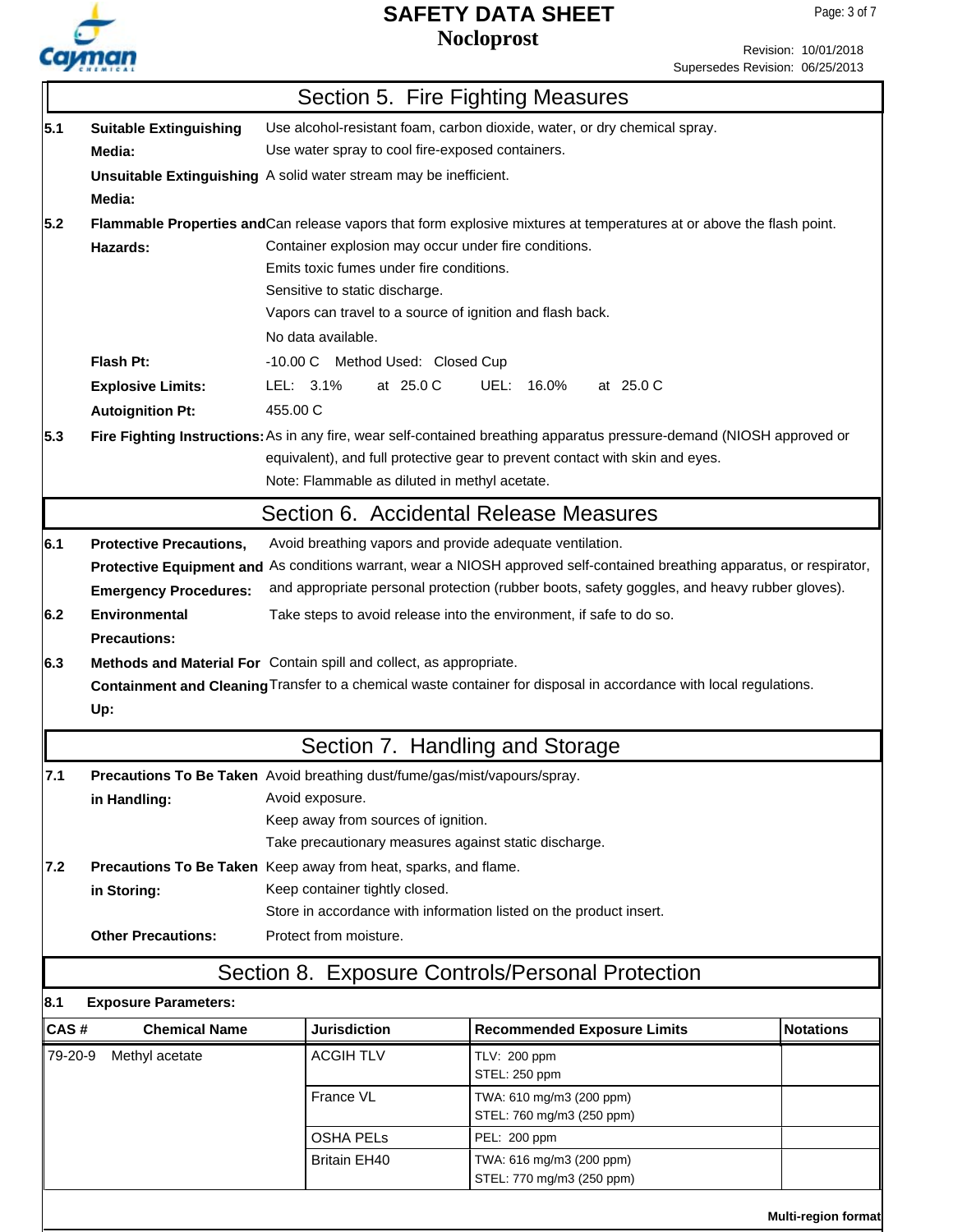

| 8.2   | <b>Exposure Controls:</b>                                    |                                                                                                       |  |  |  |  |
|-------|--------------------------------------------------------------|-------------------------------------------------------------------------------------------------------|--|--|--|--|
| 8.2.1 | <b>Engineering Controls</b>                                  | Use process enclosures, local exhaust ventilation, or other engineering controls to control airborne  |  |  |  |  |
|       | (Ventilation etc.):                                          | levels below recommended exposure limits.                                                             |  |  |  |  |
| 8.2.2 | <b>Personal protection equipment:</b>                        |                                                                                                       |  |  |  |  |
|       | <b>Eye Protection:</b>                                       | Safety glasses                                                                                        |  |  |  |  |
|       | <b>Protective Gloves:</b>                                    | Compatible chemical-resistant gloves                                                                  |  |  |  |  |
|       | Other Protective Clothing: Lab coat                          |                                                                                                       |  |  |  |  |
|       |                                                              | Respiratory Equipment NIOSH approved respirator, as conditions warrant.                               |  |  |  |  |
|       | (Specify Type):                                              |                                                                                                       |  |  |  |  |
|       | Work/Hygienic/Maintenan Do not take internally.              |                                                                                                       |  |  |  |  |
|       | ce Practices:                                                | Facilities storing or utilizing this material should be equipped with an eyewash and a safety shower. |  |  |  |  |
|       |                                                              | Wash thoroughly after handling.                                                                       |  |  |  |  |
|       |                                                              | No data available.                                                                                    |  |  |  |  |
|       |                                                              | Section 9. Physical and Chemical Properties                                                           |  |  |  |  |
| 9.1   | <b>Information on Basic Physical and Chemical Properties</b> |                                                                                                       |  |  |  |  |
|       | <b>Physical States:</b>                                      | [ ] Solid<br>$[$ ] Gas<br>[X] Liquid                                                                  |  |  |  |  |
|       | <b>Appearance and Odor:</b>                                  | A solution in methyl acetate                                                                          |  |  |  |  |
|       | pH:                                                          | No data.                                                                                              |  |  |  |  |
|       | <b>Melting Point:</b>                                        | No data.                                                                                              |  |  |  |  |
|       | <b>Boiling Point:</b>                                        | No data.                                                                                              |  |  |  |  |
|       | Flash Pt:                                                    | $-10.00C$<br>Method Used: Closed Cup                                                                  |  |  |  |  |
|       | <b>Evaporation Rate:</b>                                     | No data.                                                                                              |  |  |  |  |
|       | Flammability (solid, gas):                                   | No data available.                                                                                    |  |  |  |  |
|       | <b>Explosive Limits:</b>                                     | LEL: 3.1%<br>at 25.0 C<br>UEL: 16.0%<br>at 25.0 C                                                     |  |  |  |  |
|       | Vapor Pressure (vs. Air or mm                                | 173 MM_HG at 20.0 C                                                                                   |  |  |  |  |
|       | $Hg$ ):                                                      |                                                                                                       |  |  |  |  |
|       | Vapor Density (vs. Air = 1):                                 | No data.                                                                                              |  |  |  |  |
|       | Specific Gravity (Water = 1):                                | No data.                                                                                              |  |  |  |  |
|       | <b>Solubility in Water:</b>                                  | No data.                                                                                              |  |  |  |  |
|       | <b>Octanol/Water Partition</b>                               | No data.                                                                                              |  |  |  |  |
|       | <b>Coefficient:</b>                                          |                                                                                                       |  |  |  |  |
|       | <b>Autoignition Pt:</b>                                      | 455.00 C                                                                                              |  |  |  |  |
|       | <b>Decomposition Temperature:</b>                            | No data.                                                                                              |  |  |  |  |
|       | Viscosity:                                                   | No data.                                                                                              |  |  |  |  |
| 9.2   | <b>Other Information</b>                                     |                                                                                                       |  |  |  |  |
|       | <b>Percent Volatile:</b>                                     | No data.                                                                                              |  |  |  |  |
|       | <b>Molecular Formula &amp; Weight:</b>                       | C22H37CIO4<br>401.0                                                                                   |  |  |  |  |
|       |                                                              |                                                                                                       |  |  |  |  |
|       |                                                              |                                                                                                       |  |  |  |  |
|       |                                                              |                                                                                                       |  |  |  |  |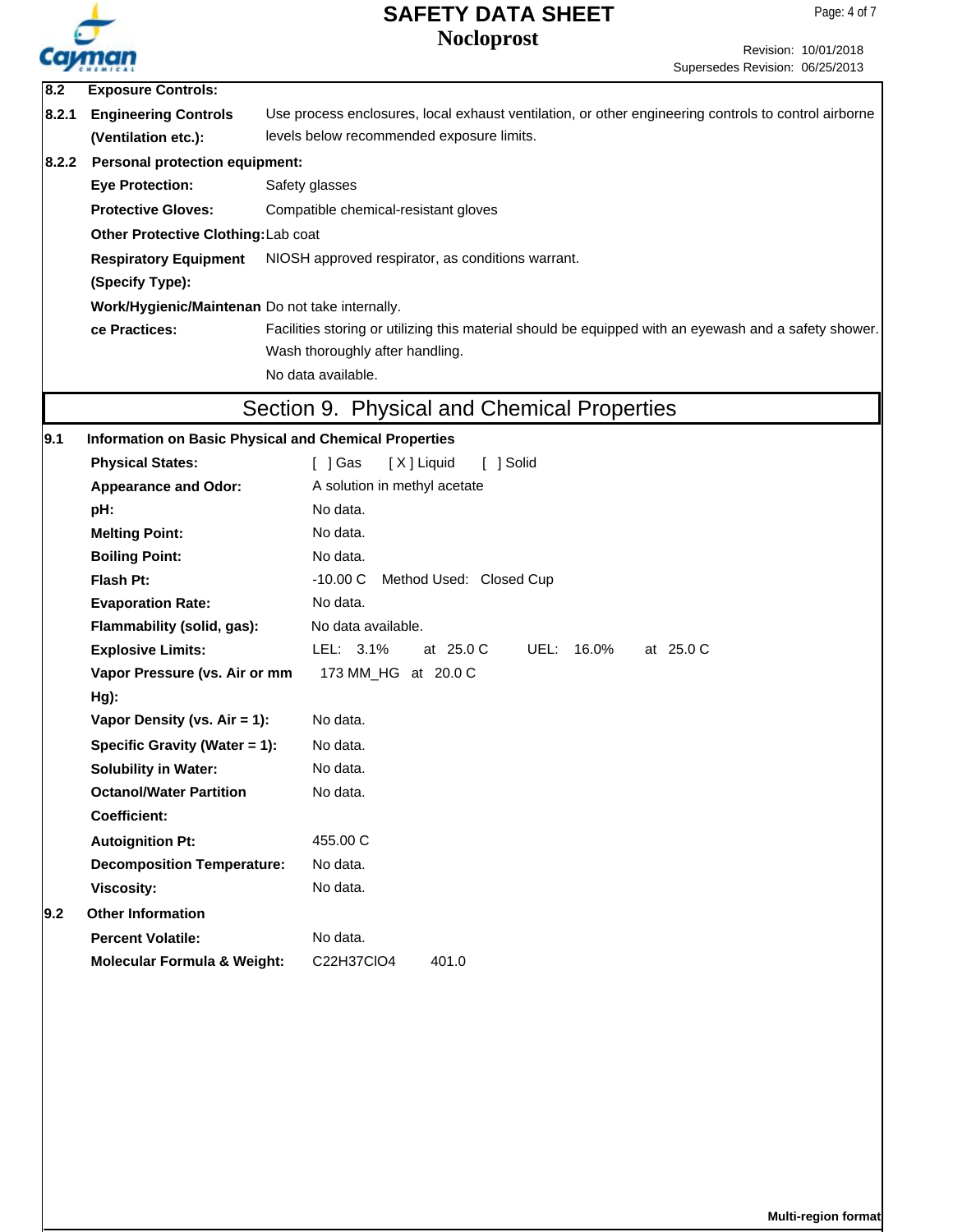

Revision: 10/01/2018 Supersedes Revision: 06/25/2013

|                  |                                            |                                        |                                                                                                                                                                  | Section 10. Stability and Reactivity                                                            |            |             |              |             |      |
|------------------|--------------------------------------------|----------------------------------------|------------------------------------------------------------------------------------------------------------------------------------------------------------------|-------------------------------------------------------------------------------------------------|------------|-------------|--------------|-------------|------|
| 10.1             | <b>Reactivity:</b>                         |                                        | No data available.                                                                                                                                               |                                                                                                 |            |             |              |             |      |
| 10.2             | Stability:                                 |                                        | Unstable [ ]<br>Stable $[X]$                                                                                                                                     |                                                                                                 |            |             |              |             |      |
| 10.3             | <b>Stability Note(s):</b>                  |                                        |                                                                                                                                                                  | Stable if stored in accordance with information listed on the product insert.                   |            |             |              |             |      |
|                  | <b>Polymerization:</b>                     |                                        | Will occur [ ]                                                                                                                                                   | Will not occur [X]                                                                              |            |             |              |             |      |
| 10.4             | <b>Conditions To Avoid:</b>                |                                        |                                                                                                                                                                  | heat, flames, and sparks                                                                        |            |             |              |             |      |
| 10.5             | Incompatibility - Materials acids          |                                        |                                                                                                                                                                  |                                                                                                 |            |             |              |             |      |
|                  | To Avoid:                                  |                                        | bases                                                                                                                                                            |                                                                                                 |            |             |              |             |      |
|                  |                                            |                                        | nitrates                                                                                                                                                         |                                                                                                 |            |             |              |             |      |
|                  |                                            |                                        | strong oxidizing agents                                                                                                                                          |                                                                                                 |            |             |              |             |      |
| 10.6             | <b>Hazardous</b>                           |                                        | carbon dioxide                                                                                                                                                   |                                                                                                 |            |             |              |             |      |
|                  | Decomposition or                           |                                        | carbon monoxide                                                                                                                                                  |                                                                                                 |            |             |              |             |      |
|                  | <b>Byproducts:</b>                         |                                        |                                                                                                                                                                  |                                                                                                 |            |             |              |             |      |
|                  |                                            |                                        |                                                                                                                                                                  | Section 11. Toxicological Information                                                           |            |             |              |             |      |
| 11.1             | Information on                             |                                        |                                                                                                                                                                  | The toxicological effects of this product have not been thoroughly studied.                     |            |             |              |             |      |
|                  | <b>Toxicological Effects:</b>              |                                        |                                                                                                                                                                  | Methyl Acetate - Toxicity Data: Oral LD50 (rat): >5,000 mg/kg; Oral LD50 (rabbit): 3,705 mg/kg; |            |             |              |             |      |
|                  |                                            |                                        |                                                                                                                                                                  | Skin LD50 (rabbit): >5,000 mg/kg; Inhalation TCLO (human): 15,000 mg/m3;                        |            |             |              |             |      |
|                  |                                            |                                        | Methyl Acetate - Irritation Data: Skin (rabbit): 500 mg (24h) mild; Eyes (rabbit): 100 mg (24h)                                                                  |                                                                                                 |            |             |              |             |      |
|                  |                                            |                                        | moderate;                                                                                                                                                        |                                                                                                 |            |             |              |             |      |
|                  | <b>Chronic Toxicological</b><br>Effects:   |                                        | Methyl Acetate - Investigated as a mutagen and primary irritant.<br>Only select Registry of Toxic Effects of Chemical Substances (RTECS) data is presented here. |                                                                                                 |            |             |              |             |      |
|                  |                                            |                                        | See actual entry in RTECS for complete information.                                                                                                              |                                                                                                 |            |             |              |             |      |
|                  |                                            | Methyl Acetate RTECS Number: AI9100000 |                                                                                                                                                                  |                                                                                                 |            |             |              |             |      |
| Carcinogenicity: |                                            |                                        | NTP? No<br>IARC Monographs? No<br>OSHA Regulated? No                                                                                                             |                                                                                                 |            |             |              |             |      |
|                  | CAS#                                       |                                        | <b>Hazardous Components (Chemical Name)</b>                                                                                                                      |                                                                                                 | <b>NTP</b> | <b>IARC</b> | <b>ACGIH</b> | <b>OSHA</b> |      |
|                  | 79360-43-3<br>Nocloprost                   |                                        |                                                                                                                                                                  |                                                                                                 |            | n.a.        | n.a.         | n.a.        | n.a. |
|                  | 79-20-9<br>Methyl acetate                  |                                        |                                                                                                                                                                  |                                                                                                 |            | n.a.        | n.a.         | n.a.        | n.a. |
|                  |                                            |                                        |                                                                                                                                                                  | Section 12. Ecological Information                                                              |            |             |              |             |      |
| 12.1             | <b>Toxicity:</b>                           |                                        |                                                                                                                                                                  | Avoid release into the environment.                                                             |            |             |              |             |      |
|                  |                                            |                                        |                                                                                                                                                                  | Runoff from fire control or dilution water may cause pollution.                                 |            |             |              |             |      |
| 12.2             | <b>Persistence and</b>                     |                                        | No data available.                                                                                                                                               |                                                                                                 |            |             |              |             |      |
|                  | Degradability:                             |                                        |                                                                                                                                                                  |                                                                                                 |            |             |              |             |      |
| 12.3             | <b>Bioaccumulative</b>                     |                                        | No data available.                                                                                                                                               |                                                                                                 |            |             |              |             |      |
|                  | Potential:                                 |                                        |                                                                                                                                                                  |                                                                                                 |            |             |              |             |      |
| 12.4             | <b>Mobility in Soil:</b>                   |                                        | No data available.                                                                                                                                               |                                                                                                 |            |             |              |             |      |
| 12.5             | Results of PBT and vPvB No data available. |                                        |                                                                                                                                                                  |                                                                                                 |            |             |              |             |      |
|                  | assessment:                                |                                        |                                                                                                                                                                  |                                                                                                 |            |             |              |             |      |
| 12.6             | Other adverse effects:                     |                                        | No data available.                                                                                                                                               |                                                                                                 |            |             |              |             |      |
|                  |                                            |                                        |                                                                                                                                                                  |                                                                                                 |            |             |              |             |      |
|                  |                                            |                                        |                                                                                                                                                                  |                                                                                                 |            |             |              |             |      |
|                  |                                            |                                        |                                                                                                                                                                  |                                                                                                 |            |             |              |             |      |
|                  |                                            |                                        |                                                                                                                                                                  |                                                                                                 |            |             |              |             |      |
|                  |                                            |                                        |                                                                                                                                                                  |                                                                                                 |            |             |              |             |      |
|                  |                                            |                                        |                                                                                                                                                                  |                                                                                                 |            |             |              |             |      |

**Multi-region format**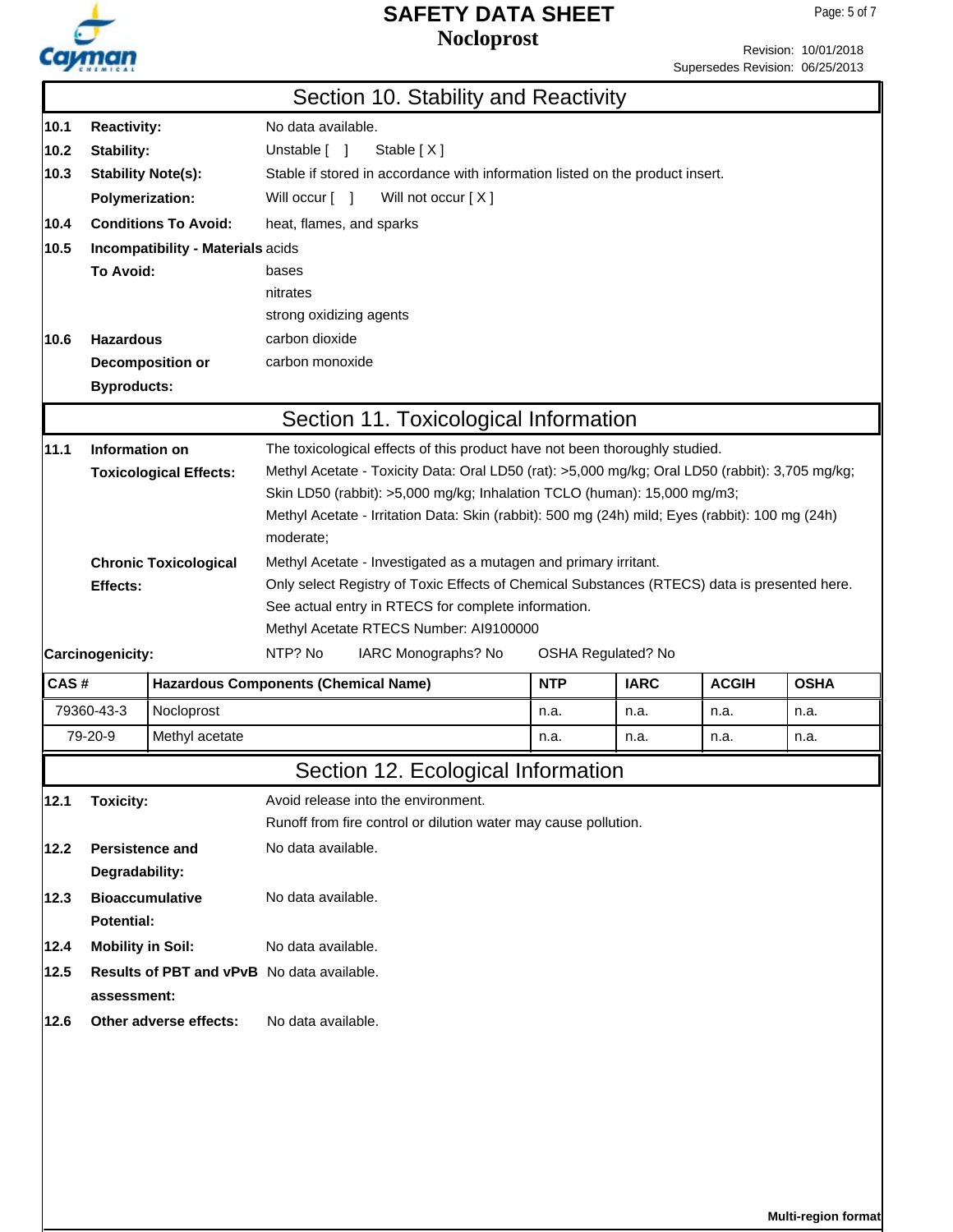Revision: 10/01/2018 Supersedes Revision: 06/25/2013

|                                                                                                  |                                           | Section 13. Disposal Considerations                                                              |                                    |                                    |                                               |
|--------------------------------------------------------------------------------------------------|-------------------------------------------|--------------------------------------------------------------------------------------------------|------------------------------------|------------------------------------|-----------------------------------------------|
| 13.1<br>Waste Disposal Method: Dispose in accordance with local, state, and federal regulations. |                                           |                                                                                                  |                                    |                                    |                                               |
|                                                                                                  |                                           | Section 14. Transport Information                                                                |                                    |                                    |                                               |
| 14.1                                                                                             | <b>LAND TRANSPORT (US DOT):</b>           |                                                                                                  |                                    |                                    |                                               |
|                                                                                                  | <b>DOT Proper Shipping Name:</b>          | Methyl Acetate Solution                                                                          |                                    |                                    |                                               |
| <b>DOT Hazard Class:</b>                                                                         |                                           | 3                                                                                                | <b>FLAMMABLE LIQUID</b>            |                                    |                                               |
| <b>UN/NA Number:</b>                                                                             |                                           | <b>UN1231</b>                                                                                    | <b>Packing Group:</b>              |                                    | $\mathbf{H}$                                  |
|                                                                                                  |                                           |                                                                                                  |                                    |                                    |                                               |
| 14.1                                                                                             | <b>LAND TRANSPORT (European ADR/RID):</b> |                                                                                                  |                                    |                                    |                                               |
|                                                                                                  | <b>ADR/RID Shipping Name:</b>             | Methyl Acetate Solution                                                                          |                                    |                                    |                                               |
| <b>UN Number:</b>                                                                                |                                           | 1231                                                                                             | <b>Packing Group:</b>              |                                    | $\mathbf{H}$                                  |
| <b>Hazard Class:</b>                                                                             |                                           | 3 - FLAMMABLE LIQUID                                                                             |                                    |                                    |                                               |
| 14.3                                                                                             | AIR TRANSPORT (ICAO/IATA):                |                                                                                                  |                                    |                                    |                                               |
|                                                                                                  | <b>ICAO/IATA Shipping Name:</b>           | Methyl Acetate Solution                                                                          |                                    |                                    |                                               |
| <b>UN Number:</b>                                                                                |                                           | 1231                                                                                             | <b>Packing Group:</b>              |                                    | Ш                                             |
| <b>Hazard Class:</b>                                                                             |                                           | 3 - FLAMMABLE LIQUID                                                                             | <b>IATA Classification:</b>        |                                    | 3                                             |
| <b>Additional Transport</b>                                                                      |                                           | Transport in accordance with local, state, and federal regulations.                              |                                    |                                    |                                               |
| Information:                                                                                     |                                           | When sold in quantities of less than or equal to 1 mL, or 1 g, with an Excepted Quantity Code of |                                    |                                    |                                               |
|                                                                                                  |                                           | E1, E2, E4, or E5, this item meets the De Minimis Quantities exemption, per IATA 2.6.10.         |                                    |                                    |                                               |
|                                                                                                  |                                           | Therefore packaging does not have to be labeled as Dangerous Goods/Excepted Quantity.            |                                    |                                    |                                               |
|                                                                                                  |                                           | Section 15. Regulatory Information                                                               |                                    |                                    |                                               |
|                                                                                                  |                                           | EPA SARA (Superfund Amendments and Reauthorization Act of 1986) Lists                            |                                    |                                    |                                               |
| CAS#                                                                                             |                                           | <b>Hazardous Components (Chemical Name)</b>                                                      | S. 302 (EHS)                       | S. 304 RQ                          | S. 313 (TRI)                                  |
| 79360-43-3                                                                                       | Nocloprost                                |                                                                                                  | No                                 | <b>No</b>                          | No                                            |
| 79-20-9                                                                                          | Methyl acetate                            |                                                                                                  | No                                 | No                                 | No                                            |
| CAS#                                                                                             |                                           | <b>Hazardous Components (Chemical Name)</b>                                                      | <b>Other US EPA or State Lists</b> |                                    |                                               |
| 79360-43-3                                                                                       | Nocloprost                                |                                                                                                  | PROP.65: No                        |                                    | CAA HAP, ODC: No; CWA NPDES: No; TSCA: No; CA |
| 79-20-9                                                                                          | Methyl acetate                            |                                                                                                  |                                    | Inventory, 8A PAIR; CA PROP.65: No | CAA HAP, ODC: No; CWA NPDES: No; TSCA: Yes -  |
| <b>Regulatory Information</b><br>Statement:                                                      |                                           | This SDS was prepared in accordance with 29 CFR 1910.1200 and Regulation (EC)<br>No.1272/2008.   |                                    |                                    |                                               |
|                                                                                                  |                                           |                                                                                                  |                                    |                                    | <b>Multi-region format</b>                    |